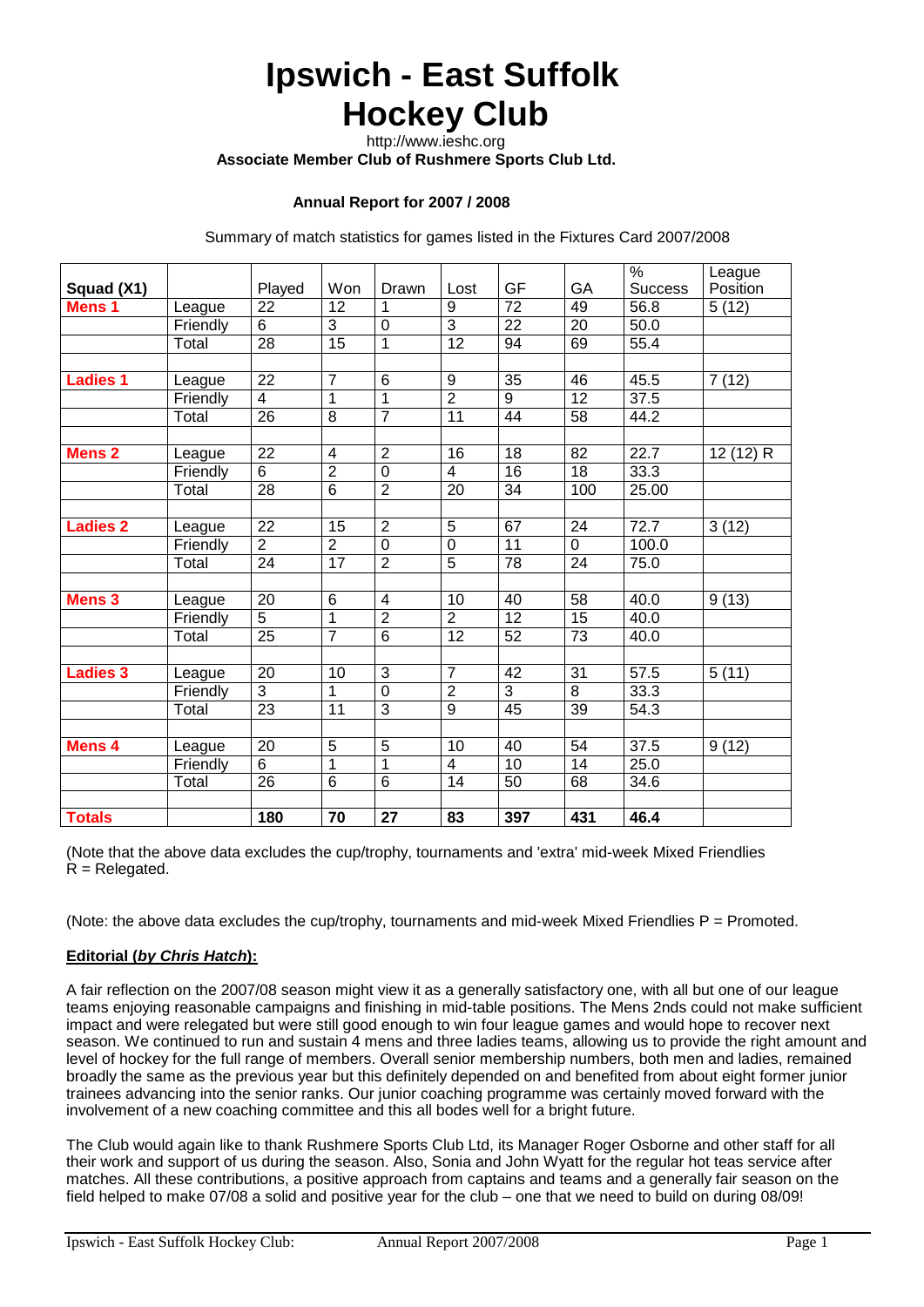#### **EHA Mens Cup & Ladies Vase. Summary of results**

| <b>Competition</b>                                                                                      |  | Played Won Drawn Lost | GF | GA | <b>Venues</b> |
|---------------------------------------------------------------------------------------------------------|--|-----------------------|----|----|---------------|
| Men, EH Vets Cup/Plate                                                                                  |  |                       |    |    | 1H + 2A       |
| Ladies, EHA Trophy*                                                                                     |  |                       |    |    | n/a           |
| * The Mens Vets lost 3-2 to Canterbury (Sean Kerly scored twice against us) in the FH Vets Cup and beat |  |                       |    |    |               |

he Mens Vets lost 3-2 to Canterbury (Sean Kerly scored twice against us) in the EH Vets Cup and beat Shefford & Sandy 3 - 2 in the EH Vets Plate before losing 0 – 3 to Ashford and being eliminated. The Ladies EH Trophy competition was a non-event. Firstly, Bourne defaulted their game and then IES was unable to raise a side to play in the next round at Stevenage, resulting in the club being fined.

## **Outdoor Tournament & Indoor competitions. Best results during 2007/08:-**

Ladies **Runners-up, Suffolk Veterans Qualifying Tournament (outdoor)**<br>Men No leading places were achieved in either outdoor or indoor competiti No leading places were achieved in either outdoor or indoor competitions

#### News from the Annual General Meeting on 5<sup>th</sup> June 2008

The following elections were made at the AGM (or by subsequent committee appointment): President, John Taylor; Chairman, Graham Ramsden; Secretary, Laura Collinson; Business Manager, Men's Team Secretary, Astro Pitch Liaison & Umpire Appointments Officer, Chris Hatch; Ladies Team Secretary, Claire Pearsons Social Sec.; Saph Cutting and Faye Godden Youth Development Committee, Dave Charles, James Nayler, Sapphire Cutting, John Oakley Communications Officer (Press and Web Site), James Lane **Suffolk County Liaison Officer, Steven Farrow** Ladies League Liaison Officer, Linda Rose

Mixed X1 Captain / Secretary Simon Martin<br>Indoor League Captain Simon Brown **Head Coach Charles Farrow Charles Farrow Charles Farrow Charles Farrow Charles Farrow Charles Farrow Charles Farrow** 

**Position by Den Men**<br>
1st X1 Captain/V-Captain **Men** James Lane / Carl Short **Den Linda R** 1st X1 Captain/V-Captain **James Lane / Carl Short** Linda Rose / Annette White<br>
2nd X1 Captain/V-Captain Phil Vernon / Peter Day Dawn Claxton / Karen Keed 2nd X1 Captain/ V-Captain Phil Vernon / Peter Day Dawn Claxton / Karen Keedle<br>3rd X1 Captain/ V-Captain Hugh Rowland / Barrie Whelpton Lindsey Trench / Mikki Hart 3rd X1 Captain/ V-Captain Hugh Rowland / Barrie Whelpton Lindsey Trench 4th X1 Captain/ V-Captain John Oakley / Sam Oakley John Oakley / Sam Oakley / Not applicable<br>Simon Martin **Mattin** Simon Martin Indoor League Captain **Abi Adams (A)**; Cathy Cook (B) Fixtures Secretary **Abi Adams (A); Cathy Cook (B)**<br>
Fixtures Secretary **Abi Adams Canam Adams den** Abi Adams (A); Cathy Cook (B) Fixtures Secretary **Fixtures Secretary** Graham Ramsden **Channel Dawn Claxton**<br>
Head Coach Charles Farrow Charles Farrow Charles Farrow Phil Vernon, James Nayler

### **Other Matters reported on at the AGM:-**

#### **(i) Chairman's Report (John Adams);**

John thanked James Lane for stepping in as Social Sec and organising a varied list of events which were all well attended and enjoyed. The Club Dinner, held for the first time at Fynn Valley, was very successful and well attended. A new Youth Committee of James Lane, Dave Charles and Saph Cutting, supported by John Oakley and Chris Hatch with Karen & Gary Cope (Administrators), moved the youth development considerably forward and all deserved the club's thanks for their contributions.

On the playing front, the Club generally had a good season except perhaps for the Mens 2nds who were relegated. Both 1st X1's did well whilst the Ladies 2nds challenged for promotion, both 3rd X1's finished in good positions and the Mens 4ths held their own after promotion. Player availability and consistency of sides remains an issue but we have to handle the situation as best we can, taking all circumstances into account. All Captains were thanked for their considerable efforts.

The 3rd Richard Gray Memorial Tournament raised a record £610 for the nominated charity, Breast Cancer Care, and this very generosity says a lot about the membership of IES.

All the Committee were thanked, especially Chris Hatch and Laura Collinson for all the 'work behind the scenes', without which the Club would cease to run!

On 31st May, Peter Elsom Snr put up plans for a proposed astro pitch at Rushmere, the first time this had been made public, although work on this had been progressing for years. There is still a long way to go but the plans were about to be formally submitted to the Local Authorities.

Lastly, John announced that he was stepping down as Club Chariman after a tenure of 10 years. (*Ed - A vote of thanks to John for his considerable contribution over such a long period was duly recorded by the AGM*).

#### **(ii) Business Manager's Report (Chris Hatch);**

Chris reported: At the end of our 10th season after moving to Rushmere Sports Club, it was a pleasure to say that we have generally continued to pay our way, recording a slightly unexpected surplus of £1221 (although about half of the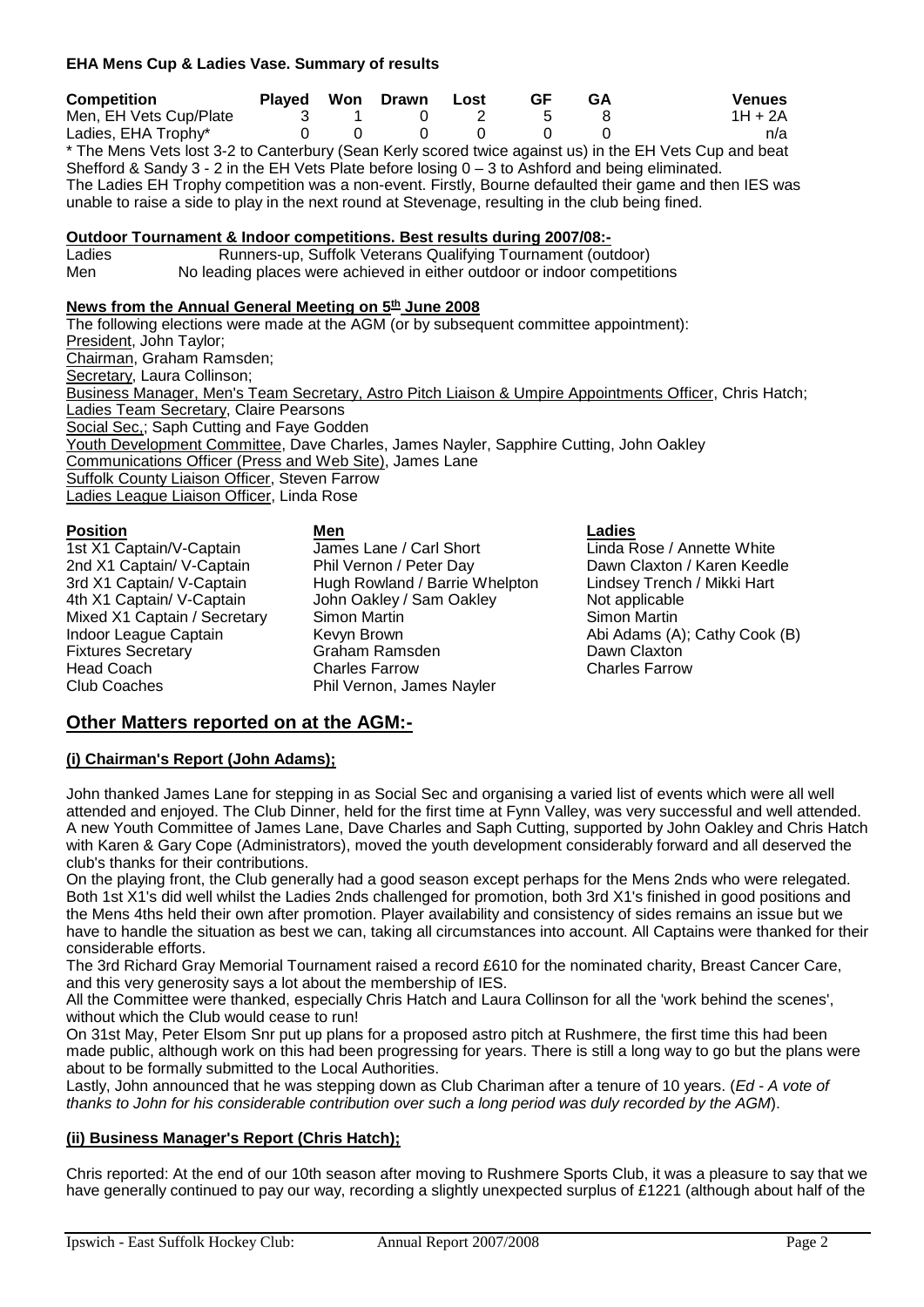surplus was down to selling club clothing bought in the previous year). This was the second year of three during which our shirts have been sponsored by Hill Felixstowe and Hill Piling, for which the Club has been most grateful.

The 'Copleston Contract' started from 1st September 1998 and we have now completed the 10th season of 10 under this agreement and we are therefore out of contract and potentially vulnerable to Copleston no longer being available. That said, terms have been agreed for the use of Copleston for the full 08/09 season, on the same general Saturday, Sunday and Wednesday usage profile as during 07/08. There will be a price rise of about 7% (of £300).

The team secretaries and/or captains were thanked for clear, concise and mostly timely accounting of income and expenses. The 'traditional' contributions of those who waived most travelling expenses, goalkeepers who provided their own kit and also by those who absorbed costs such as phone calls were gratefully acknowledged. The club does have a tangible amount in the bank, at present, but that is some £10,000 less than we has had to be earned by fund-raising since we started IES in 1986. On reviewing the cost structure at the AGM, it was agreed that the only change to 07/08 fees will be to raise subscriptions by £10 (senior, £5 junior) in order to be able to cover the projected costs of increasing the petrol expenses for away games to 15p/mile per delegated car.

#### **(iii) Secretaries Report (Laura Collinson)**

7 committee meetings were held. This enabled the club to continue to organise great hockey for all abilities. Dates of the meetings were; 2.08.07, 6.09.07, 18.10.07, 29.11.07, 24.01.08, 20.03.08 and 1.05.08 Each month the committee met and discussed various aspects of club management including; Finance, Youth, Playing Matters, Fixtures, Indoor League, Richard Gray Memorial Tournament, Social and Clubs 1<sup>st</sup>. Attendance was very good throughout the season with on average 9 committee members being there at each meeting. Meeting minutes were produced and then circulated to committee to keep a record of the meeting.

#### **(iv) Social Events Report (James Lane);**

Taking over the social secretary job for a club with such a friendly and sociable reputation was a daunting task, but one which I really enjoyed.

We kicked off the season with some golfing action in both Pub Golf and real golf. The 1<sup>st</sup> XI men hosted a pub golf event, which I would describe but for losing my memory after the 8<sup>th</sup> "hole". A good time was had by all (apparently). The proper golf event was a day at Rushmere. Fourteen took part in four games, with some interesting shots, swings and misses occurring. The event was won by "Bear" with Jerry Hindle a close 2<sup>nd</sup> on Stapleford points. Thanks to Bob at Rushmere for allowing us on his course – we replaced the divots.

The annual Christmas party was held on the  $8<sup>th</sup>$  December at Rushmere. As usual, Curry and Crackers were in evidence and several members brought one along to test out their skills with a very discerning audience. Thanks to Gilly and Lizzy Burch who did most of the organisation. The raffle raised a hundred pounds.

Next up was the annual quiz, hosted by James "Bob Holness" Lane. Nine teams battled it out for the coveted prize, and the eventual winners turned out to be the 1<sup>st</sup> XI men (aka www.shootonsight.com) who took the title. A sizeable raffle and entries meant over £100 was raised.

The end of season dinner moved to Fynn Valley GC in Witnesham in April. Nearly 100 guests made it to the event and enjoyed a three course meal, dancing to Junktion Roadshow and the prize giving. A heads and tails game plus raffle gained the club around £250. The venue was very good as was the food and definitely one for the future.

Our last social event was the Richard Gray Memorial Tournament, this year won by the Chairman's XI (who fielded a GB goalie). Other teams were led by Hugh Rowland, Steve DeBoltz and Laney. A great day with plenty of sun (not too good for those who had been to Charlie and Claire's wedding the day before) meant a good turn out for this annual event. A sizeable amount of money went to charity. *(£610 to Breast Cancer Care - Ed).*

#### **(v) Youth Coaching Report (James Nayler);**

The season has been a flying success. From the start of the season it was decided that we needed to start to rebuild the junior section after several of the older player moving to the adult's teams.

An open day was held which attracted in the region of 40 young players...we included stixskills and a number of mini games. We have since then had on average around 40 young players attending Sunday sessions between 10:30 – 12:00 at Copleston High School.

We have had teams in the boys U13 league and the girls U13 league – although matches have been hard, league positions don't fully emphasis the hard work that has been put in and the progression that has been made. A number of the young players in the Junior section have made their senior debuts this year with great success and

are now being integrated into the senior teams and attending senior training.

Congratulations go to James Willing and Jake Charles who both were selected for the Suffolk squads for their respective ages.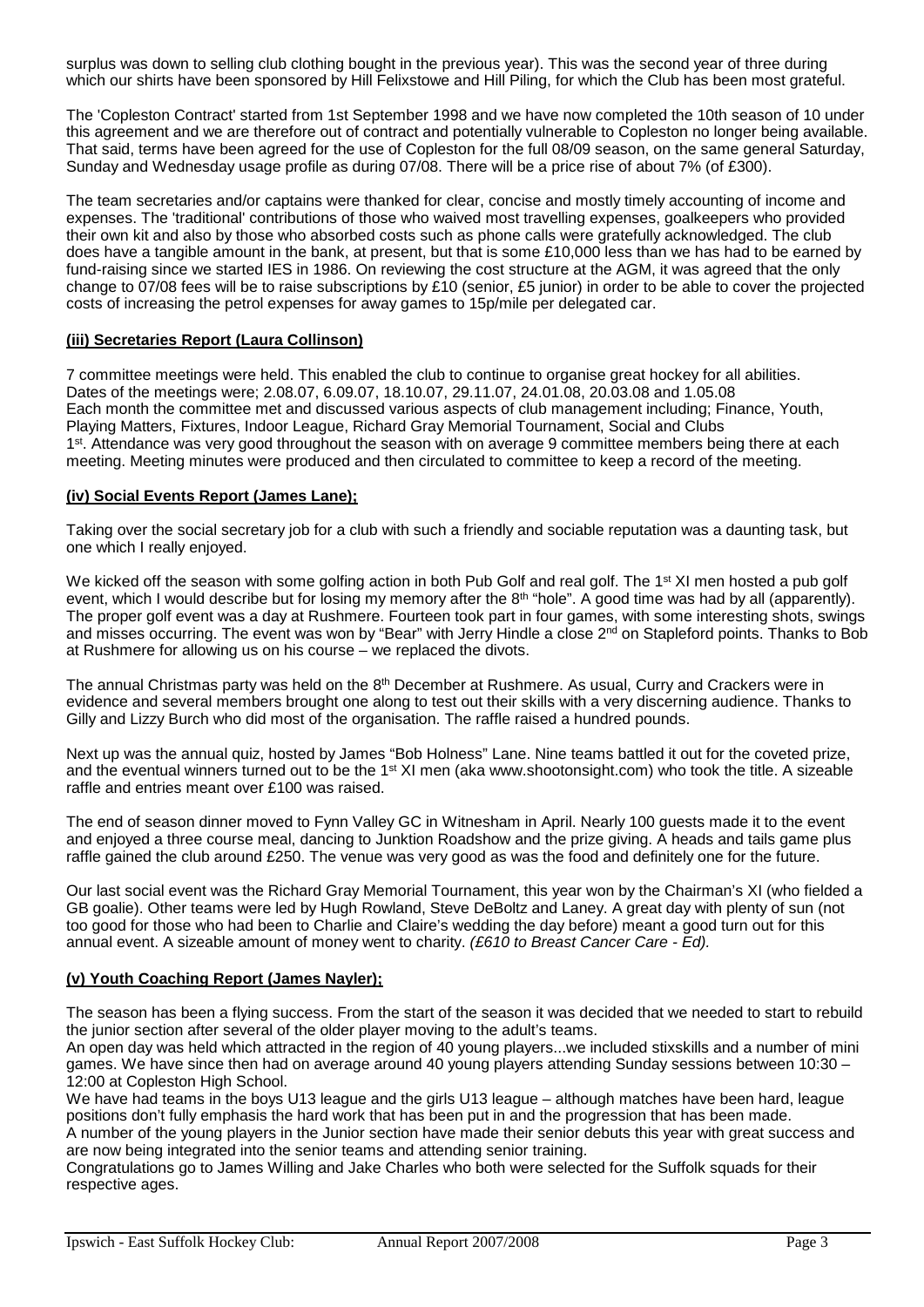We have been doing a lot of work with the younger age group and have recently offered competitive opportunities for U11's. We took part in the Suffolk Mini competition and participated in a mini tournament at Felixstowe HC. An invitational mixed U11 side also participated at the Suffolk finals day at Henley Road.

We are always looking to build and improve on everything that we do and have already been having discussions about how we can improve things for next season. Dave Charles has just completed his level 1 coaching award and Saph Cutting is about to start her Level 2 award, James Nayler is well on the way to completing his level 2. This development of coaches is important to ensure that our young players are being given the best opportunities. A number of our young players are being encouraged to attend Young Umpire and Foundation Umpire awards so that they have a better understanding of the rules and who knows – we could have a further Chris Hatch out there! Thanks must go to all the parents that have supported us all throughout the season, particularly Gary and Karen Cope in there administrative roles...without them our jobs would be so much harder.

Special thanks to John Oakley who has managed the boys team along side Dave Charles. And to Chris Hatch and all the other coaches who have helped through the season.

#### **(vi) Umpires and Umpiring Report (Chris Hatch);**

For the record, all the Mens 1<sup>st</sup> X1 Division 2N and most of the Mens 2<sup>nd</sup> X1 Div 3NE 'Suffolk Derbies' League matches were umpired by members of the SCHUA (a total of 72 appointments), to whom the club is most grateful. Almost all the other club games were umpired by IES Club appointees (and the appointees of the opposing clubs). For our official Saturday programme, 3 or more games were umpired by Chris Hatch (42 games), Ian Reed (22), Dave Charles (12, including 5 of the above SCHUA appointments), Graham Ramsden (10, including 1 SCHUA appointment), Steve Clark (9), Charlie Farrow (6), Dave Taylor (3), Peter Blake (3), Jerry Hindle (3), John Oakley (3). Nine others (all Level 1 or 1T qualified) umpired 12 games between them. John Adams and Dave Charles also contributed significantly to the SHA Indoor League & Cups umpiring.

Grayden Webb and Sapphire Cutting qualified to full L1 Status. Chris Hatch will again act as the Club's umpire appointments coordinator for the coming season.

### **Review of the 2007/08 season – Captain's reports:**

#### **The Mens 1st X1 (Alex Borwick)**

The first team has overall enjoyed a positive season this year. After an inconsistent start we've been on fire since the Christmas break suffering only narrow losses to the top two sides. The division certainly improved in terms of the quality this season and it was pleasing to achieve a position near the promotion spots again. However, I think everyone on the team would agree we are more than capable of pushing even closer and concerted effort for some of the tricky away fixtures next season could well put us in with a real shout for promotion. There are a few players who deserve special mention. Scott Cole has had a magnificent campaign, showing both commitment and skill, topping the goal scorers list and receiving the player's player of the season award. Carl Short achieved Captain's player of the season for his commitment, attitude and performances on the hockey field which have seen him become an integral member of the defence. Kevyn Brown also impressed many this season and when he stops trying to be a centre forward is probably the best defender I have played with! Finally, there are a band of regulars: Dave Taylor, Kevyn Brown, James Lane, Peter Blake, Scott Cole and Carl Short who very rarely miss a game and form the spine of a team that I have had great pleasure in captaining this season.

#### **Ladies 1st X1 (Linda Rose)**

Following promotion into the East League Division 1N at the end of last season the Ladies  $1<sup>st</sup>$  team knew this was going to be no easy ride. As the season began, the team appeared nervous and only picking up 1 point from the first 4 league games which saw them sitting at the bottom of the table. A harsh 5-1 defeat at home to Harleston Magpies 2's gave the side the much needed kick up the posterior and think about what they really wanted to achieve this season. This along with a new found confidence and determination resulted in the team finally finding their form, only losing one game in the run up to the Christmas break.

The second half of the season saw another shaky start with the side losing their first 2 league games against Watton and City of Peterborough. A string of wins followed and we climbed up the table and further away from the relegation zone. March saw a much dreaded trip to top-of-the-table Dereham who were running away with the league. Although the team lost 3-1, this game was to be one of the team's best performances this season. We were also the only team to put a goal past the Dereham keeper since Christmas!

After a long and arduous season, the Ladies 1<sup>st</sup> XI finished a respectable 7<sup>th</sup> position. Many thanks go to everyone who has played for the Ladies 1<sup>st</sup> XI this season and for their commitment and determination to both playing and training. A HUGE thank-you goes to Charlie Farrow (coach) for all of the hard work he has put into coaching the side this season and also to Annette White for being my Vice-Captain 'rock'. The team now looks to build on everything they have achieved from 07-08 and to further their success in the forthcoming season.

#### **Mens 2nd X1 results (Phil Vernon)**

The season started off with a mixed bag of results, a win and 2 losses from the friendlies gave the team some good points to take into the upcoming season.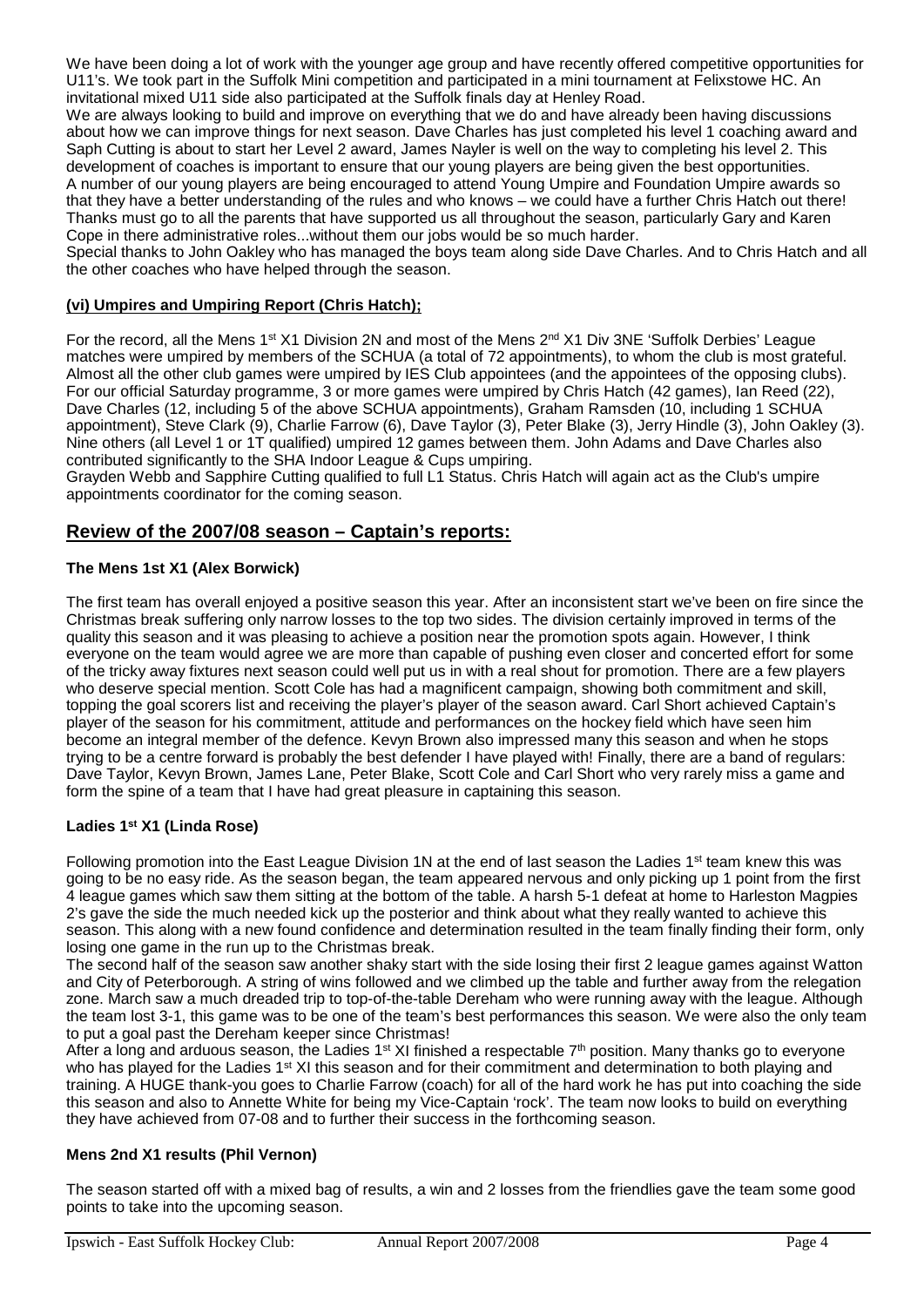Unfortunately as was the trend for the last 2 games from the friendlies, the league followed on with some devastating results. As November rolled on and still no win in sight the outlook looked bleak. With IES not only failing to keep a clean sheet but yet to convert more than 1 goal an away game to top of the table Harleston did not bode well. Though this was not the case. An upset 2-1 first win for the league and the 2nds were jubilant. This carried on over the next few games leaving IES to build on the positives leading to another win and a draw. This placed the team just off the bottom of the table on the Christmas turn.

When the season restarted the winning streak lasted for a game with a closely fought battle with Norwich. This is where the season really turned sour for the 2nds. The run off losses increased from the average of a 3-0 to some 8- 0 and 8-1 losses. This sealed a relegation and bottom spot at the Easter resting point. With their fate sealed IES relaxed into the last 2 league games with a draw and a win to leave them still bottom, but with by no means a tragic 0 point season.

#### **Ladies 2nd X1 (Peter Elsom):**

After another trophy less season it is time to reflect and dissect the last 22 games and try to work out where we went wrong. I must confess at the beginning of the season I genuinely thought that this season would be the one where the Ladies 2<sup>nd</sup> team would emerge from the shadows of also rans to champions but going into the fifth game of the season which was a potential 'top of the table' clash with Carlton Park with unavailability, I realised we would fall short of the holy grail. It is perhaps relevant to point out at this stage that no team or individual is bigger than the Club itself. There should be an 'open policy' from players, managers and coaches. Players should play where selected to play and play for the Club as opposed to playing for a specific team. Whilst I accept that each team wants to pick their best team and have the biggest squad, captains and managers have to accept that their team is only part of the bigger picture and sometimes, due to numbers, a compromise has to be made.

Statistically, we were almost exactly the same as the previous season in that we scored one more coal, conceded four more goals, played two games more and finished third behind old nemesis Carlton Park and Haverhill, who finished the season unbeaten. (*Ed - both 1st teams with recent East League status*!).

Defensively, we were very strong and mixing the experienced tri of Dawn Claxton, Gilly Burch and Karen Keedle with the youthfulness of Benny and the raw talent of Lizzie Burch meant that teams would find it difficult to score goals against us, which was proved throughout the season. The midfield was generally made up of Di Alexander, the ageless Cathy Cook and the energetic Abi Elsom. Debbie Thorpe played well and contributed a few goals and Katie Baskett is an emerging talent. The deadly duo of Sam Simpson and Nikki Fuller up front plundered 31 goals between them which is a fantastic return as they only played together 10 times throughout the season.

Once on the pitch, I could not have asked for any more in terms of effort and determination and in one case a great deal of blood but the real challenge was to get everyone on the pitch week in week out at the same time. Inevitably, circumstances change and players come and go but with the addition of two or three players and some stalwarts of the Club returning to action, next season could well be the most successful ever for an IES Ladies second team.

Finally, I must pass on my thanks to the ladies that have played and for putting up with my demands for 22 weeks you can now rest, apart from a little summer training, ready for next season. I have thoroughly enjoyed my official role of team manager for the season. Sam Simpson is stepping down as captain and I am very grateful for all she has done over the last two seasons and therefore it seems appropriate to close with the statistics of her reign. Played 42 Won 27 Drew 6 Lost 9 GF 133 GA 89 Points 87.

#### **Mens 3rd X1 (John Wright)**

As with the previous year getting a consistent side together was always going to be a worry but with one advantage, we had a regular keeper in Jake Charles.

The season started on a high with a win in a friendly against Cranes 2 but then had to wait until the tail end of October before getting a win against Norfolk Nomads. This league stuff was starting to look serious! As with the previous year getting a consistent side together was always going to be a worry but with one advantage, we had a regular keeper in Jake Charles and so it transpired. Every week the line up was different and this was reflected in the poor start. However, November saw a little consolidation with some draws and wins but we could never seem to sustain our momentum.

January saw 3 draws on the trot followed by a win but the rest of the season saw us lose more games than we won. As with last year we always seemed to play "down" to our opponents Playing well against stiff opposition and then giving games away to, what on paper were, weak opponents. Some highlights of the year.

A long journey to play Holt at Sheringham in the drizzle of North Norfolk followed by a scrum with the Christmas shopping traffic to find parking in Holt town centre. We won 3-1 by the way!

Seeing Jake Charles develop confidence as a keeper as the year progressed. Pipped at the post for being voted 3rd team player of the year by his father Dave Charles. Don't worry Jake your time will come.

The return of the laconic John Oakley who become a stalwart at left back, and many other eventful happenings. In the main we were a happy little bunch but a few more wins would have been very welcome.